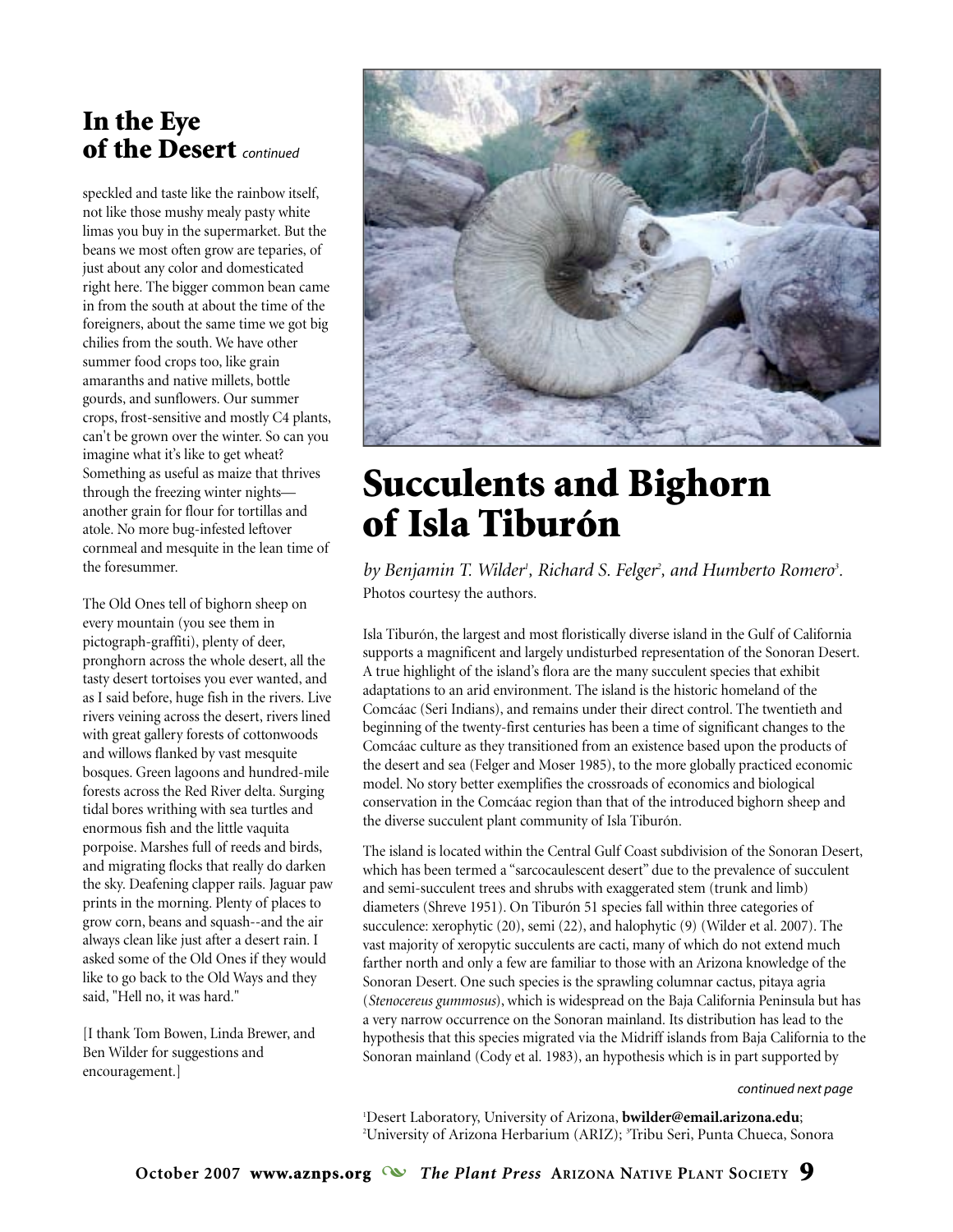# Succulents and Bighorn

*continued*

**right** *E.scopulorum*

molecular evidence (Clark-Tapia and Molina-Freaner 2003). Yet the role of humans in dispersing



organisms, especially those with such delicious fruit as pitaya agria, should not be ignored (Yetman and Burquez 1996, Nabhan 2000).

One of the major factors contributing to the botanical diversity of Tiburón is the Sierra Kunkaak, a rugged and massive mountain on the east side of the island. The topographical complexity and sheltered environments associated with the Sierra support a diverse composition of desertscrub and tropically-inclined species. In fact, the upper elevations of the Sierra [peak elevation of ca. 4,000 ft (1,200 m)] support largely un-investigated thornscrub vegetation, separated from its occurrence further south on the Sonoran mainland by more than 100 miles of intervening desert. Succulent species are particularly prevalent in the Sierra, none more so than *Agave chrysoglossa*, which is common above 1148 ft (350 m). Also scattered throughout is the semisucculent genus *Bursera*, here represented by four species. Tiburón is the only locality in the entire Gulf of California with such a diversity of *Bursera*, corresponding to the high niche diversity found on the island. Another fascinating succulent record is the Tiburón barrel cactus (*Ferocactus tiburonensis*) that is found only on the island and the nearby mainland coast. It is differentiated from the ubiquitous *F. wislizeni* by straight and firm radial spines and a distinctive seed coat. These are but a few of the botanical treasures housed in the extensive Sierra.

In 1975, twelve years after Isla Tiburón was the first island in the Gulf of California to receive official status as a protected area, a novel conservation initiative was initiated. Twenty desert bighorn sheep (*Ovis canadensis mexicana*) were introduced into the Sierra Kunkaak of Tiburón with the primary goal of creating a breeding ground for this threatened and iconic desert mammal that could then support failing populations on the mainland via reintroductions. There is no historic record of bighorn sheep occurring on Tiburón prior to this introduction, although a sizable population occurs on the similar adjacent Sierra Seri on the Sonoran mainland. Due to the absence of a top predator on the island and a favorable habitat, the bighorn population grew dramatically, reaching about 650 animals in the late 1990's (Hedrick et al. 2001). At this point in time it was decided that permits for the hunting of bighorn sheep on Tiburón were to be sold on the international market to provide a revenue stream to the Comcáac community as well as to decrease the sheep population. The initial permit in 1998 garnered a six figure winning bid and subsequent permits bring comparable amounts.

How are the bighorn and the associated hunting activities affecting the island's native flora? No quantitative studies have yet addressed this question; however, there are a number of obvious and significant impacts. The bighorn diet is based on a wide variety of plants. Over 30 species have been observed to be a part of the sheep's diet, the most apparent component being succulent species. Vast numbers of the Tiburón barrel cactus (*F. tiburonensis*), amole (*Agave chrysoglossa*), saguaro (*Carnegia gigantea*), and other succulents are seen bashed open or otherwise damaged throughout

the Sierra. Most concerning is that no baseline knowledge exists for the disjunct thornscrub vegetation at the upper elevations of the Sierra, the primary habitat of the bighorn. In addition to physical damage caused by the bighorn, a minor network of roads has been expanded by the Comcáac to aid the movement of hunters around the island. The disturbance caused by these roads and their associated vehicular traffic is a significant concern in terms of the increase in suitable habitat for the establishment of non-native invasive plant species.

It is widely thought that the use of Tiburón as a breeding ground for desert bighorn is a general success (Ezcurra et al. 2002). From the perspective of bighorn sheep conservation, the contribution made to mainland populations through reintroduction efforts is significant. But what about their impact on the island? Tiburón has been maintained as one of the most undisturbed places in the Sonoran Desert in part because of the bighorn sheep. The revenue for the Comcáac community generated through the sale of high-priced hunting permits is a driving force in their economy. The economic incentive for the Comcáac community to maintain Tiburón in an undisturbed state for bighorn conservation is a primary factor that has kept the island well preserved in a time of external developmental pressure as well as widespread habitat destruction on the Sonoran mainland. This does not mean the bighorn-hunting program is a long-term conservation solution. There is evidence for a dangerously low level of genetic diversity within the population (Hedrick et al. 2001). The creation and use of roads will only expand over time, contributing to habitat degradation, and the continued bighorn impact upon the vegetation is a serious concern. Yet, the desert bighorn conservation and hunting program on Tiburón is a valuable example of the tradeoffs inherent in large-scale conservation. It has been successful in aiding the Comcáac's transition into the 21st century and providing an economic incentive for the preservation of Isla Tiburón.

#### **Literature Cited**

Clark-Tapia, R. and F. Molina-Freaner. 2003. The genetic structure of a columnar cactus with a disjunct distribution: *Stenocereus gummosus* in the Sonoran Desert. *Heredity* 90: 443-450.

Cody, M., R. Moran, and H. Thompson. 1983. Plants. Pages 49-97, *In* T.J. Case and M.L. Cody. *Island Biogeography in the Sea of Cortéz*. University of California Press, Berkeley and Los Angeles.

*continued next page*